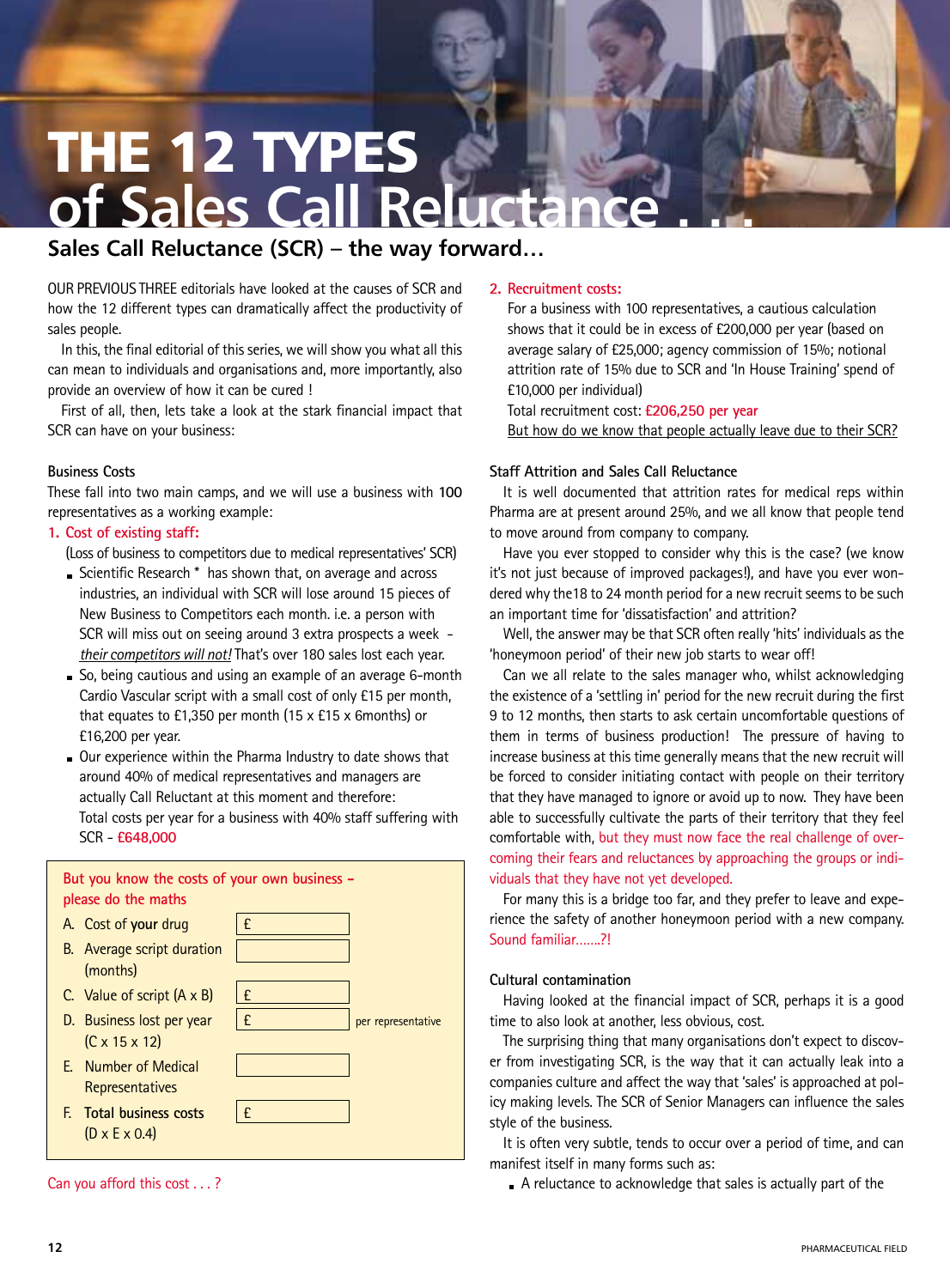job - how many of your business cards have the word 'Sales' on them?!

- A strong sense that telephones don't play a part in the prospecting process - "we don't actually make appointments by phone in this industry..",
- An unofficial dress policy that demands a certain 'standard that sets us apart' to be achieved by all.
- A company car policy that prides itself in offering a high standard of vehicle – never the normal 'fleet' cars!

This is potentially a very dangerous situation for a company as restrictive prospecting policies can be continually reinforced and affect, not just individuals, but an entire sales force.

#### **How businesses can benefit**

**1. Existing staff** - all sales people can cure their individual types of SCR; improve their comfort with the sales role, and bring increased productivity and success.

Most sales organisations can very quickly see the benefits to be derived from increasing prospecting activity by improving the emotional state of their staff.

**Case studies demonstrate improvements in productivity of up to 40%**

**2. Recruitment** – by profiling potential sales staff prior to employing them, and ensuring that they actually have the propensity to sell for you!

Organisations worldwide profile their potential recruits to help their recruitment decisions. As well as measuring a candidate's

potential suitability for the sales role, it can then be used at the interview stage to help the recruiter ask very specific questions around highlighted areas of concern. The interviewer is then able to gauge how serious the SCR is – should they recruit and cure, or decline the candidate.

Recruitment Agencies offer 'Added Value' to their clients. Alongside the standard c.v. and interview notes etc, they provide proof that their candidate is not Call Reluctant!

### **The Cure**

There are two ways to overcome SCR.

**1. Self-diagnosis**

Diagnose the problems yourself, then use "Self Talk" to combat SCR whenever and wherever it occurs.

*Warning* - The avoidance behaviours that have developed over time are there to avoid the "discomfort" and "energy draining" effect that initiating contact with clients has on them in certain situations. The emotional cost of facing the truth may cause sufferers of SCR to find lots of other rationales or excuses as to why they don't prospect in certain ways or certain markets.

#### **2. Formal Profiling**

The more effective way, to tackle SCR is to work with trained individuals who can psychometrically profile you and prescribe appropriate countermeasures to address the conditions inhibiting your prospecting success.

An example profile is shown below: